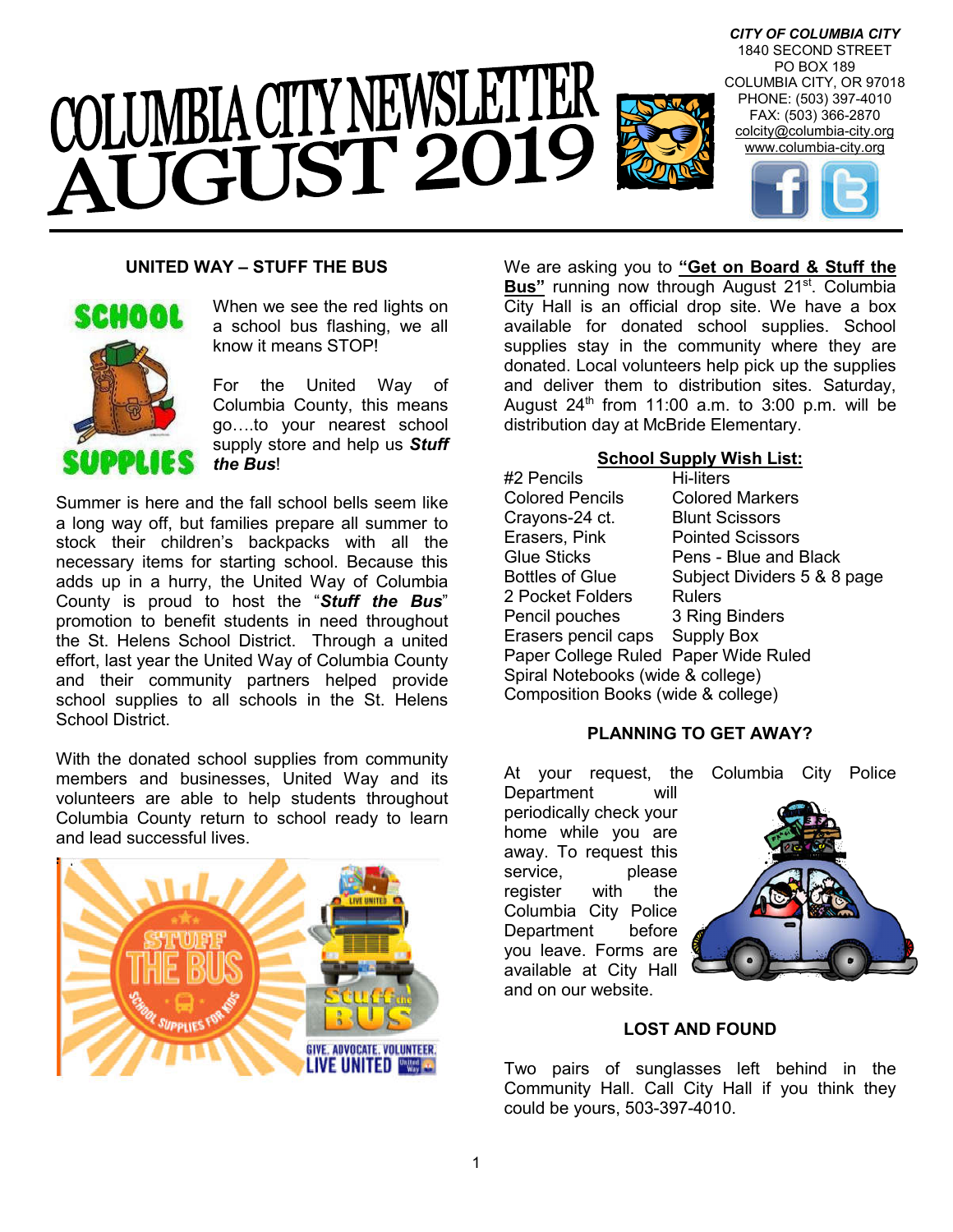# **STREET VACATION – J STREET**

The City Council of Columbia City will hold a public hearing on Thursday, August 15, 2019, at 6:00 p.m. in the Council Chambers of the City Hall, 1840 Second Street, Columbia City, Oregon. The purpose of the hearing is to receive public input concerning a proposal to vacate a portion of "J" Street between 2<sup>nd</sup> Place Alley and Third Street and Third Street and 3<sup>rd</sup> Place Alley. That portion of J Street is more specifically described as 100 feet x 80 feet directly adjacent to Lot 7 of Block 26 and Lot 12 of Block 25, Columbia City and 100 feet x 80 feet directly adjacent to Lot 6 of Block 45 and Lot 1 of Block 46, Columbia City.

A petition to vacate those portions of "J" Street was filed with the City Recorder on April 29, 2019 by Robert & Betsy Hoy, Ivan & Ryannen De Jesus and Janet Barrett. The petition was determined to be sufficient and meets the requirements of ORS 271.080. Written objections may be filed with the City Recorder by 5:00 p.m. on August 15, 2019, or may be submitted in writing during the public hearing on Thursday, August 15, 2019 at 6:00 p.m., at which time objections will be heard and considered.

# **SERGEANTS CORNER**

**Bicycle Safety.** Now that summer is in full swing the Police Department has received more complaints about bicycle traffic not following the rules of the road. Just as a reminder to parents and



bicyclist the traffic laws apply to a bicyclist just the same as a motor vehicle. Please be sure and stop at the stop signs and use hand signals so other traffic knows where

you're turning. We hope everyone has a safe and enjoyable summer.

The Police Department would like to request your continued support in being our eyes and ears in the community. Please feel free to contact us with your thoughts, questions, or any information that you feel would help us in keeping our community safe. We can be reached via 9-1-1 (emergency), 503- 397-4010 (office), or 503-397-1521 (nonemergency dispatch).

# *September 14th,*

*7 am - 3 pm*

**CELEBRATION** 

*Saturday,*

- **F** Strawberry Pancake **Breakfast**
- **Prepare Fair**
- **Craft Fair**
- **Vendors**
- **Kids Activities**
- **F** Silent Auction
- **Book Sale**
- **Quilt Raffle**
- **Beach House Stay Raffle**
- **Columbia Arts Guild Art Show**
- **Live Music by "The Decades"**
- **Hamburgers & Hot Dogs**
- **Bake Sale**

**Save the date!**



Best regards ~ Sergeant Jerry Bartolomucci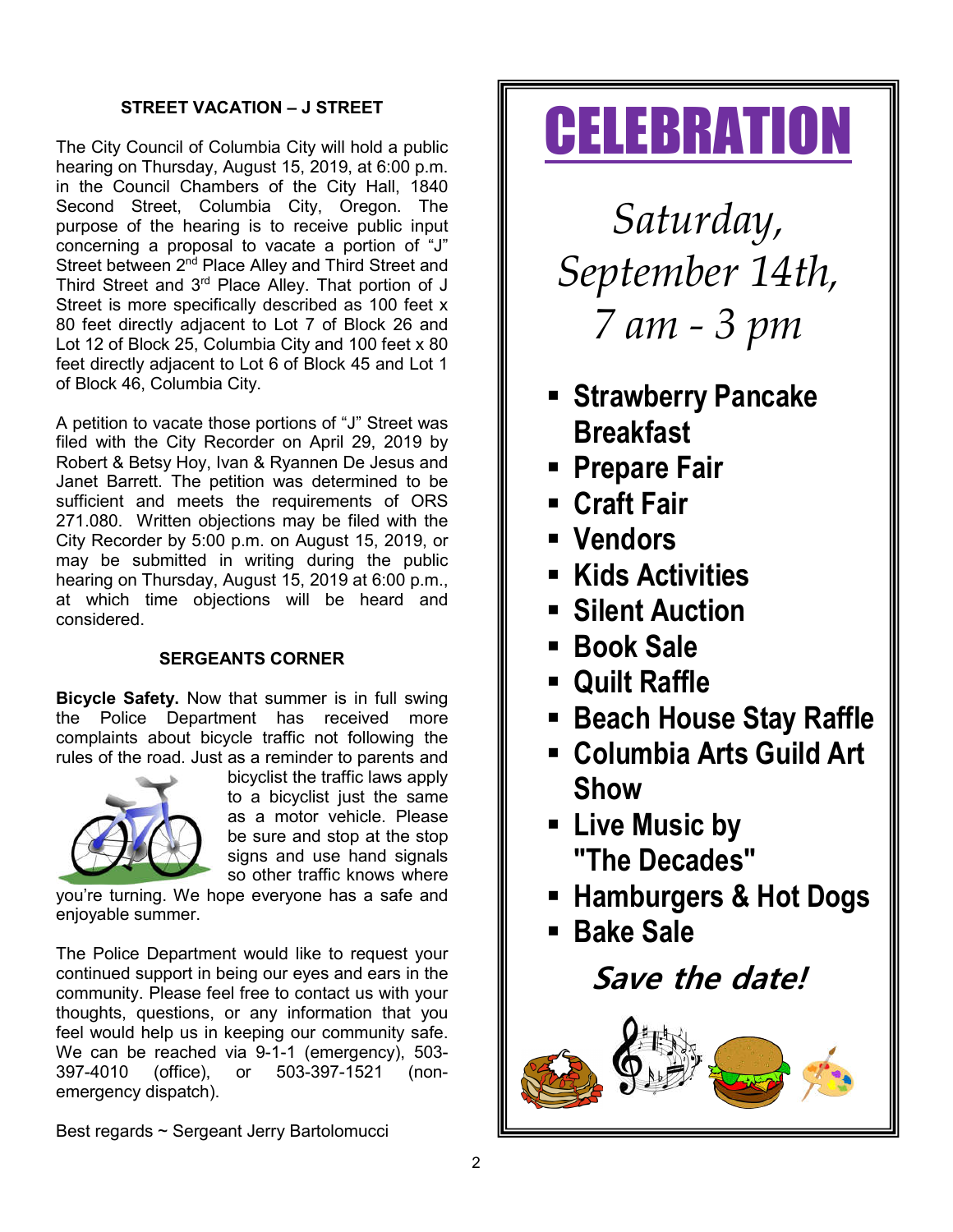

# **SHOW & SHINE CAR SHOW**

**Saturday 8 am - 2 pm September 14th**

**Registration \$20 Dash Plaques & Awards**

> **Contact Gordon for more information (503) 396-5658**



# **CODE ENFORCEMENT REMINDERS**

**Accessory structures, sheds, detached garages.** All detached garages, garden sheds, workshops, etc. must obtain a planning review approval before placement. The approved application ensures all ordinance standards are followed. Setback requirements, height and size restrictions, and lot coverage guidelines vary from zone to zone. Membrane or fabric covered storage buildings or structures are not permitted.

**Keep grass and weeds cut!** Between April 15 and September 30 of any year, weeds and grass cannot exceed 10-inches in height and blackberry bushes cannot extend across property lines or into the City right-of-ways, streets, alleys and sidewalks.

**A stored recreational vehicle (RV) must be owned by the occupant of the property.** In residential zones, the storage of an RV that is owned by a legal resident of the property is permitted provided it is stored in a location allowed by City Ordinance. However, when an RV is not owned by a legal resident of the property, the RV storage is not permitted.

**RV storage limitations.** Only one vehicle that is designed for human occupancy (RV, boat, travel trailer, camper, or motor home) may be parked or stored at any single property at any time.

**RV parking limitations.** RVs, boats, and trailers may be parked temporarily on an improved or unimproved public street for no more than five consecutive days if currently licensed and registered and not blocking or obscuring the visibility of an intersection, crosswalk or a traffic control sign or device. In some cases, extended storage may be allowed under a storage permit.

**Attention pet owners!** You must pick up after your pets! It's the law!

Report violations by calling (503) 397-4010.

# **REPORT STREETLIGHT ISSUES TO CITY HALL**

Report malfunctioning street lights to City Hall and we will have them repaired. We will need the address closest to the light or the names of the cross streets. Simply call us at (503) 397-4010 or send an email to colcity@columbia-city.org.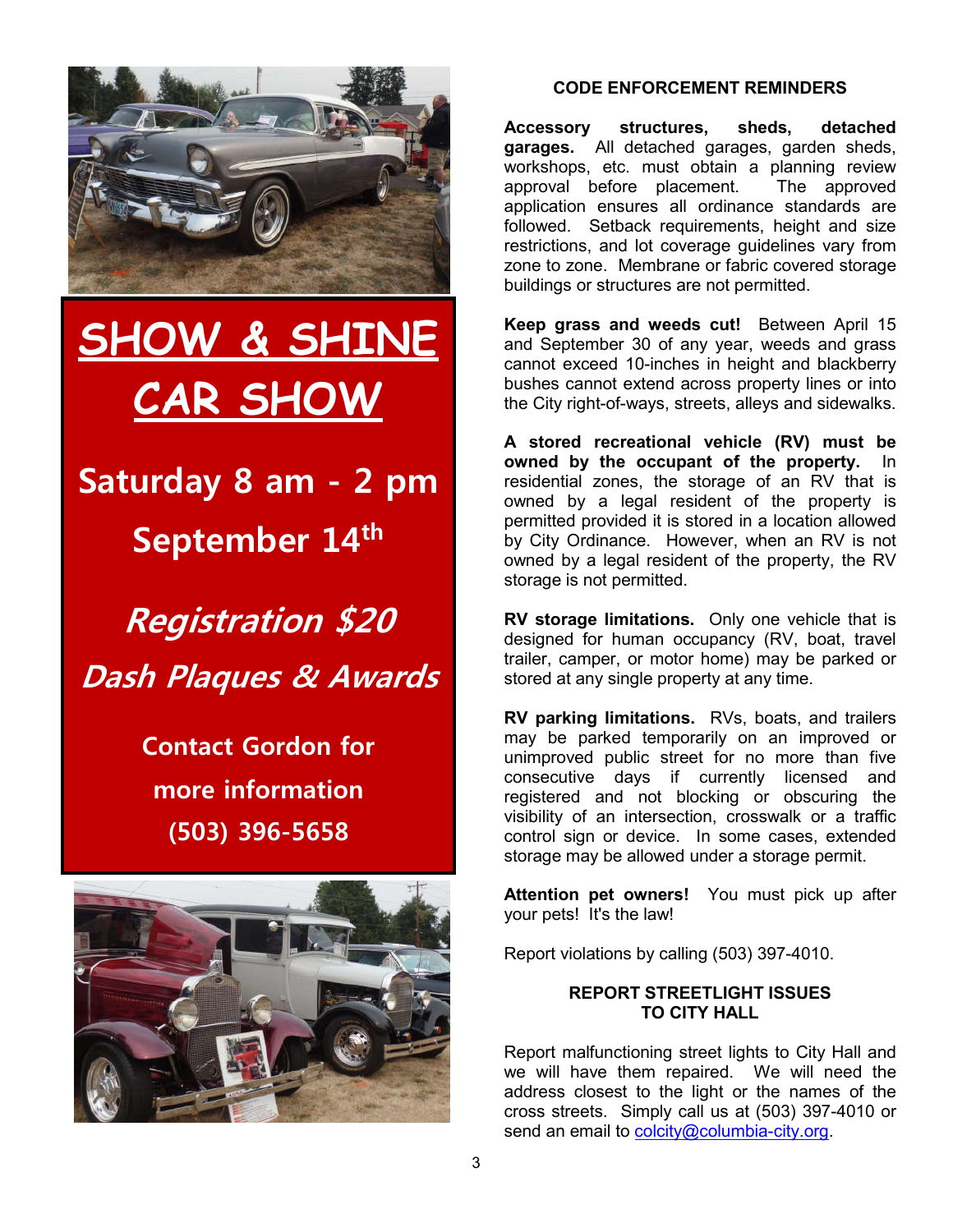#### **COLUMBIA ARTS GUILD CALL TO ARTISTS**

Columbia Arts Guild (CAG) is hosting an art exhibit at the 2019 Columbia City Celebration! – **Saturday, September 14, 2019.**

All residents of Columbia County may enter to display their artwork. There is no entry fee.

Each piece must be framed with a wire in back so that it can be hung.

Please contact Dana Belisle at: dananjim11@gmai.com by September 5, 2019 with the number of pieces and size of artwork you would like to display.

Bring your artwork to the Columbia City Elementary School on Friday, September 13, 2019 at 4:00 p.m. Your work must be picked up between 3:00 and 4:00 p.m. on September 14, 2019.



# **GRILL SAFETY TIPS**

- Place the barbeque grill away from siding, deck railings and out from under eaves and overhanging branches. It is also unsafe to use grills in a garage, porch or enclosed area that could trap carbon monoxide. Never grill on top of anything that can catch fire.
- When grilling, have a fire extinguisher, a garden hose or at least 4 gallons of water close by in case of fire.
- Keep children away from fires and grills.



Establish a safety zone around the grill and instruct children to remain outside of the zone. A chalk line works great for this purpose. Never leave grill unattended.

#### **COLUMBIA CITY SOURCE WATER PROTECTION**

It is important that we all work together to protect our drinking water supply - not only for the present,

but for the future as well. The costs associated with contaminated drinking water are high! Safe drinking water is essential to the long term sustainability of the City, its population and its economy.



Here are some ways that you can help protect our drinking water:

# **Household Hazardous Waste:**

- Participate in the Columbia County Transfer Station's Household Hazardous Waste Events for the disposal of chemicals, pesticides, herbicides, fluorescent tubes and light ballasts, solvents, thinners, gasoline, diesel, fuels, cleaners, detergents, propane cylinders, etc.
- Properly dispose of used motor oil, antifreeze, paint, etc., at the Columbia County Transfer Station.
- Substitute less hazardous substances for products you use in your home.

#### **Car Care:**

 Check your car regularly for oil and antifreeze leaks, and repair any leaks quickly.

# **Lawn Care and Landscaping:**

- **Use environmentally sound products on your** lawn, garden and landscaped areas.
- If you must use pesticides and/or fertilizers, apply them minimally and properly.

# **Pet Waste:**

- Promptly pick up pet waste.
- Dispose of pet waste by flushing it or placing it in the garbage.

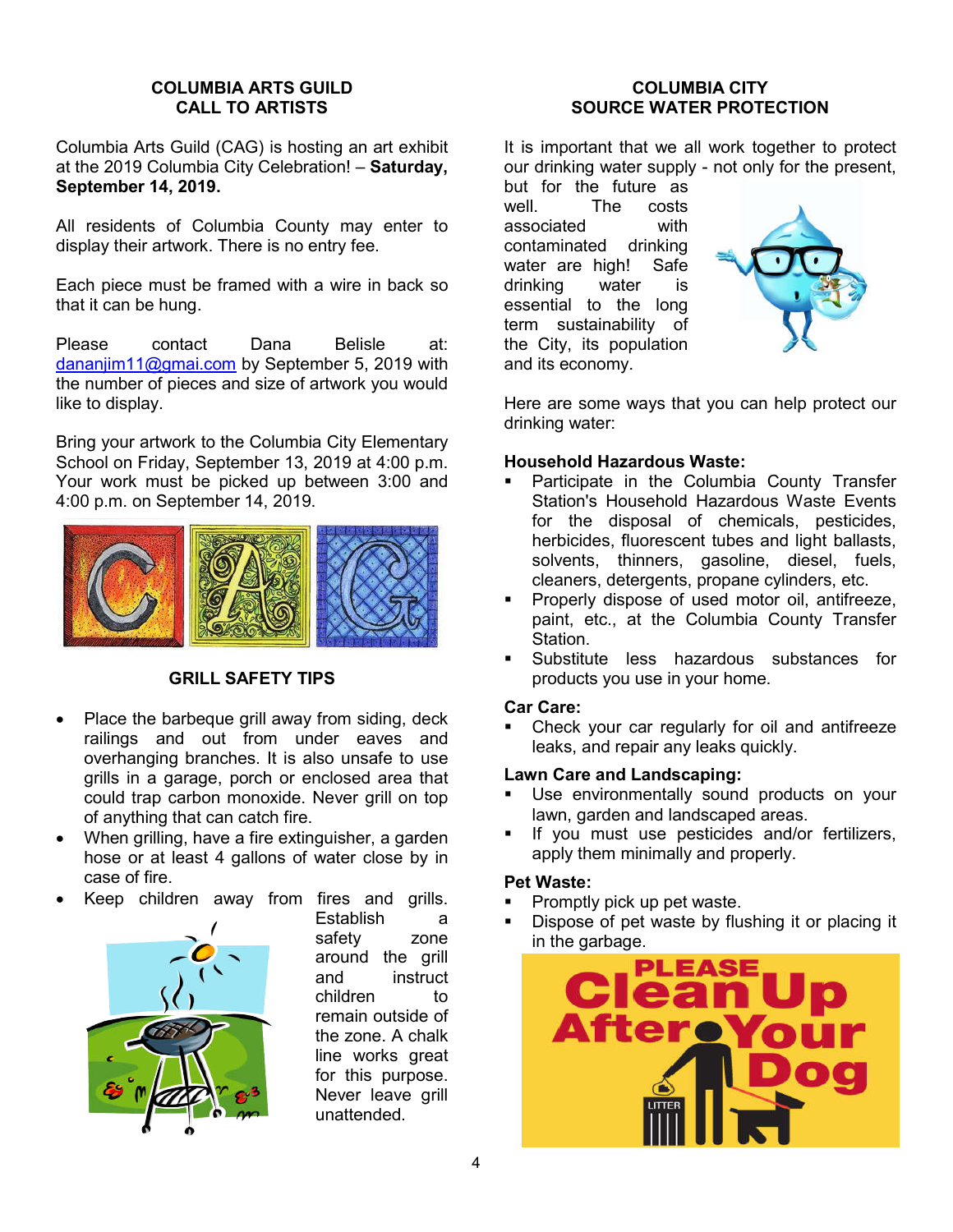#### **FIVE EASY WAYS TO STAY CONNECTED**

1. **Register your cell phone number with Columbia Alert Network (C.A.N.)** This automated emergency phoning system alerts you by sending you voice, text or e-mail messages containing important information in rare instances, such as a search for a small child that is lost in your community, or a chemical spill near your neighborhood. To receive C.A.N. notifications on your cell phone, you must first register your number and your address with the C.A.N. at www.columbia911.com.

#### 2. **Like our Facebook Page and follow**

**us on Twitter.** The City periodically posts timely information and reminders about upcoming events or current issues that may be important to you, such as information about a cougar that has been



frequenting the City, or an invitation to a community work party or a Town Hall meeting. In the event of a local emergency, we will post and tweet important event updates. Stay updated - be our friend and follow us.

3. **Provide the City with your current contact information.** We frequently find that the phone numbers we have listed on our utility accounts are no longer valid. It is very important that we have current contact information on file for you. We may need to call you to:

- Let you know about a water leak we discovered while reading your meter, or
- Notify you of a temporary street closure that will impact your access, or
- Let you know your water will be shut off due to a waterline break or other repair work.

For whatever the reason, we hope we have your current contact information in our records when we attempt to call you. If your work phone number has changed, or you have a new cell phone or home telephone number, please keep us informed so we can update our records.

4. **Receive City meeting agendas and minutes via e-mail.** We have two e-mail distribution lists available - one for meeting minutes, and the other for meeting agendas. To sign up, e-mail a request to colcity@columbia-city.org.

5. **Visit the Columbia City Website.** Need more information about a City Council agenda item? Visit our website to view a copy of the entire City Council packet. Heading out of town for the holidays and need to complete a Police Premise Check form? Download a copy of the form from our website. Want to pay your water and sewer bill with a debit or credit card? Visit our website and pay on-line.

#### **WATER CONSERVATION TIPS**

 $\rightarrow$  Mulch to retain moisture in the soil. Mulching also helps to control weeds that compete with plants for water.

 $\rightarrow$  Plant native and/or drought-tolerant grasses, ground covers, shrubs and trees. Once established, they do not need to be watered as frequently and they usually will survive a dry period without any watering. Group plants together based on similar water needs.

 $\rightarrow$  Do not hose down your driveway or sidewalk. Use a broom to clean leaves and other debris from these areas. Using a hose to clean a driveway can waste hundreds of gallons of water.



 $\rightarrow$  Do not leave sprinklers or hoses unattended. Your garden hoses can pour out 600 gallons or more in only a few hours, so don't leave the sprinkler running all day. Use a kitchen timer to remind yourself to turn it off.

#### **COLUMBIA CITY COMMUNITY LIBRARY RAFFLE QUILT 2019**

The quilt is currently on display at City Hall, come take a look and by some tickets. Tickets are \$1 each or 6 for \$5. It was designed by Cathy Lundberg. Cathy also, along with the help of the Columbia River Piecemakers Quilt Guild made the quilt. The winning ticket will be drawn Saturday,

September 14, 2019 at the Columbia City Celebration. Proceeds benefit the Columbia City **Community** Library.